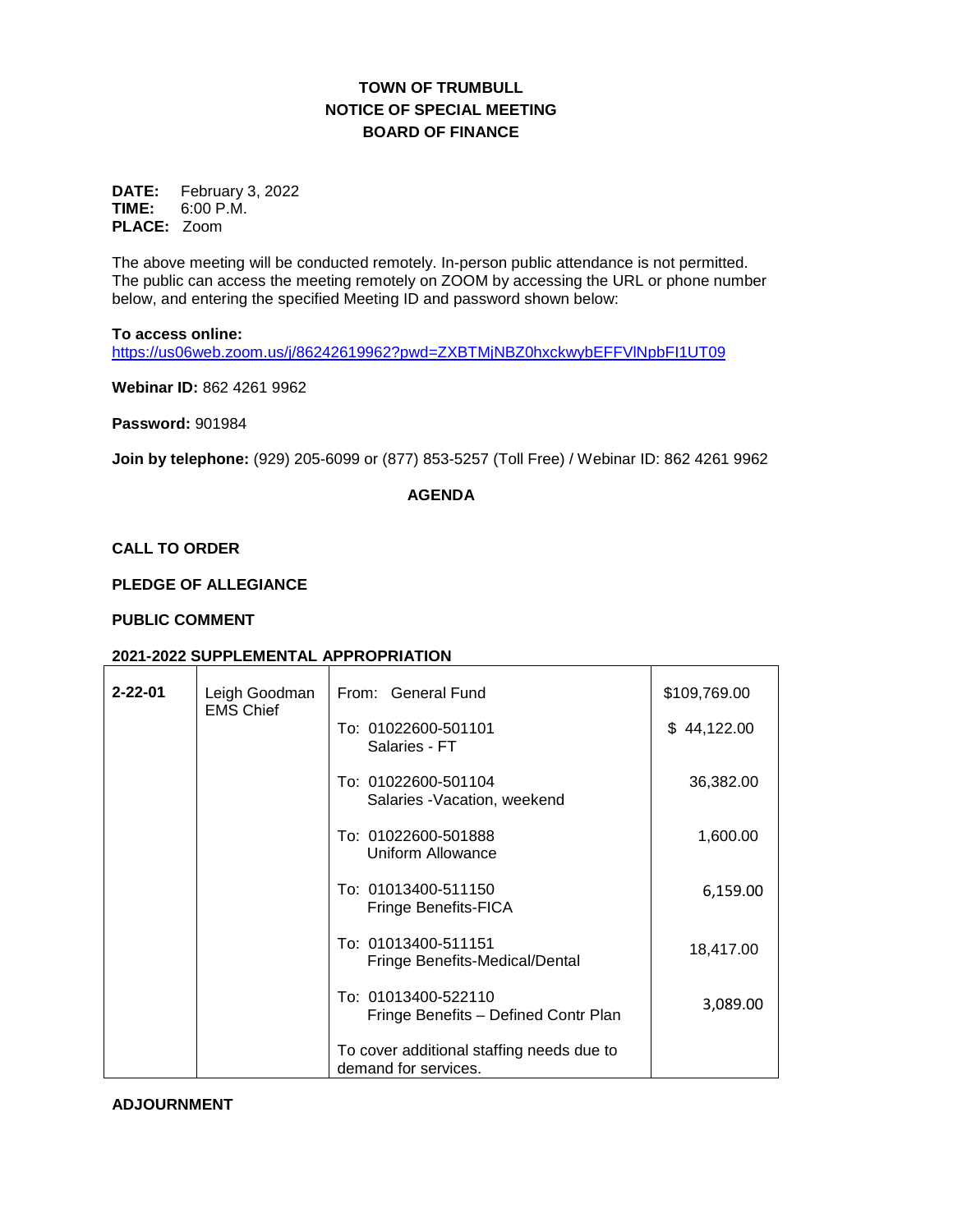## TOWN OF TRUMBULL BOARD OF FINANCE

### **REQUEST FOR ACTION**

|                                      |              |                                                       |                                                                | DATE:<br>AGENDA: | 3-Feb-22<br>$2 - 22 - 01$ |
|--------------------------------------|--------------|-------------------------------------------------------|----------------------------------------------------------------|------------------|---------------------------|
|                                      |              |                                                       |                                                                | AMOUNT: \$       | 109,769                   |
| (A) APPROPRIATION [X]                |              | FROM: ACCOUNT NO.<br><b>ACCOUNT NAME General Fund</b> |                                                                | \$109,769        |                           |
| (B) TRANSFER [ ]<br>$(C)$ BOND $[$ ] | TO:          | ACCOUNT NO.<br><b>ACCOUNT NAME Salaries - FT</b>      | 01022600-501101                                                |                  | \$44,122.00               |
|                                      | TO:          | <b>ACCOUNT NO.</b>                                    | 01022600-501104<br>ACCOUNT NAME Salaries -Vacation, weekend    |                  | 36,382.00                 |
|                                      | TO:          | <b>ACCOUNT NO.</b>                                    | 01022600-501888<br><b>ACCOUNT NAME Uniform Allowance</b>       |                  | 1,600.00                  |
|                                      | TO:          | ACCOUNT NO.                                           | 01013400-511150<br>ACCOUNT NAME Fringe Benefits-FICA           |                  | 6,159.00                  |
|                                      | TO:          | <b>ACCOUNT NO.</b>                                    | 01013400-511151<br>ACCOUNT NAME Fringe Benefits-Medical/Dental |                  | 18,417.00                 |
|                                      | TO:          | ACCOUNT NO.                                           | 01013400-522110<br><b>Fringe Benefits - Defined</b>            |                  |                           |
|                                      |              | <b>ACCOUNT NAME Contr Plan</b>                        |                                                                |                  | 3,089.00                  |
| (D) SUMMARY OF REQUEST:              |              |                                                       | To cover additional staffing needs due to demand for services. |                  | \$109,769.00              |
| (E) REQUESTED BY:                    |              | Leigh Goodman, EMS Chief                              |                                                                |                  |                           |
| (F) SUPPORTING DATA:                 | See attached |                                                       |                                                                |                  |                           |
| (G) CONCURRENCE:                     |              | [X] YES [ ] NO [ ] NEED ADD'L INFORMATION             |                                                                |                  |                           |

a. Testus Vicki A. Tesoro, First Selectman

(H) BOARD OF FINANCE ACTION:

- 1. APPROVED\_
- 2. RECOMMENDED TO TOWN COUNCIL\_
- 3. TABLED\_
- 4. DENIED\_
- 5. OTHER\_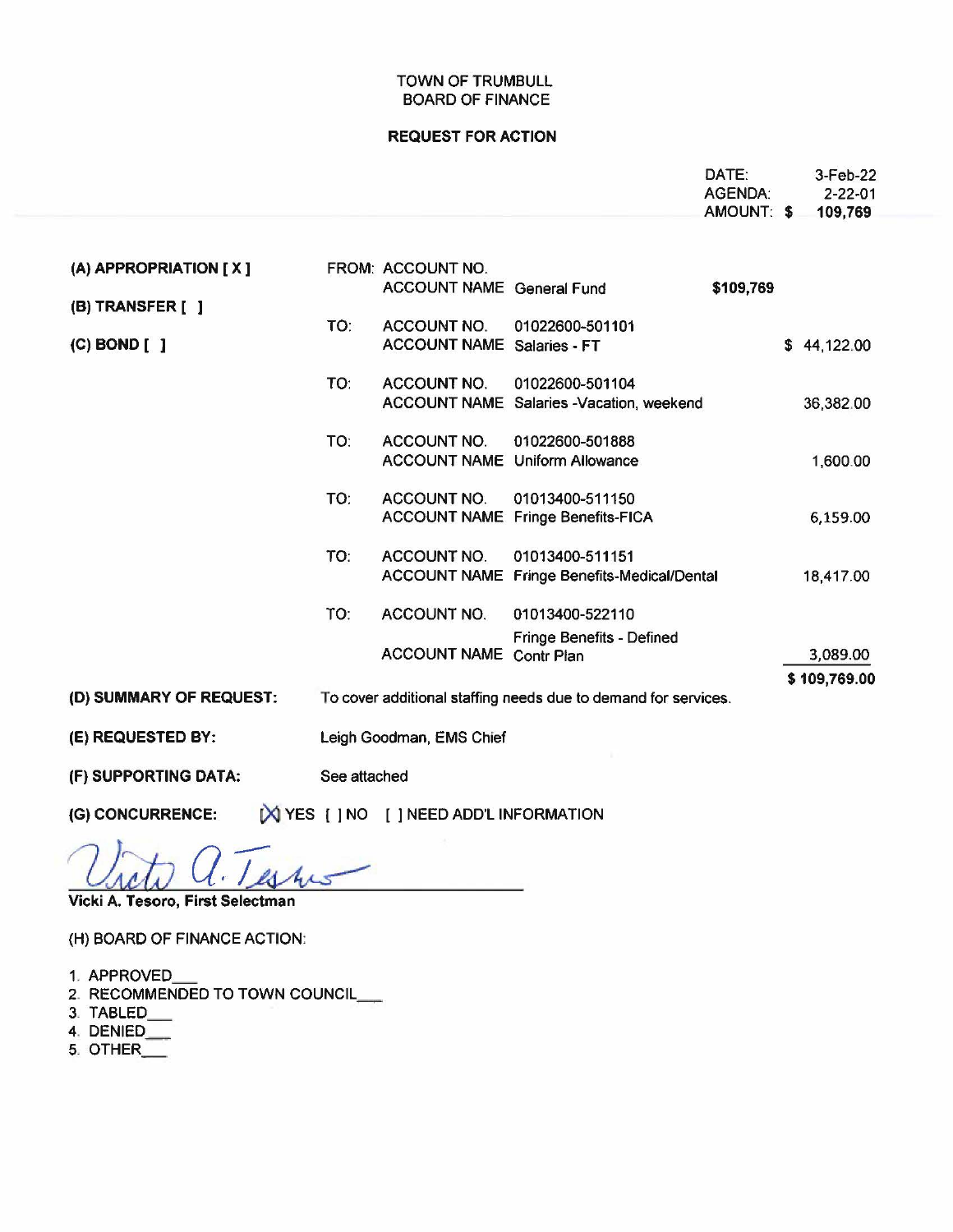|                                  | <b>REQUEST FOR SUPPLEMENTAL</b>                               |                       |                                                              |                                                     |                                         |                     |                                                |
|----------------------------------|---------------------------------------------------------------|-----------------------|--------------------------------------------------------------|-----------------------------------------------------|-----------------------------------------|---------------------|------------------------------------------------|
| <b>DEPT: EMS</b>                 |                                                               |                       |                                                              |                                                     |                                         |                     |                                                |
| <b>DEPT</b>                      |                                                               |                       |                                                              |                                                     |                                         |                     |                                                |
|                                  | FISCAL YEAR ENDED: June 30, 2022                              |                       |                                                              |                                                     |                                         |                     |                                                |
|                                  |                                                               |                       |                                                              |                                                     |                                         |                     |                                                |
| <b>TRANSFER</b><br><b>NUMBER</b> | <b>ACCOUNT DESCRIPTION</b>                                    | <b>ACCOUNT NUMBER</b> | <b>AVAILABLE</b><br><b>BALANCE</b><br>(OVER)<br><b>UNDER</b> | <b>PROJECTED</b><br><b>TO END OF</b><br><b>YEAR</b> | <b>UNDER</b><br>(OVER)<br><b>BUDGET</b> | <b>SUPPLEMENTAL</b> | <b>BALANCE</b><br><b>AFTER</b><br><b>SUPPL</b> |
| 02-22-01                         | <b>FROM: Retained earnings</b>                                |                       |                                                              |                                                     |                                         |                     |                                                |
|                                  |                                                               |                       |                                                              |                                                     |                                         | \$<br>109,769.00    |                                                |
|                                  |                                                               |                       |                                                              |                                                     |                                         |                     |                                                |
|                                  | TO:                                                           |                       |                                                              |                                                     |                                         |                     |                                                |
|                                  | Salaries - FT                                                 | 01022600-501101       | 231,380.43                                                   | 231,380.00                                          | 0.43                                    | \$<br>44,122.00     | \$44,122.43                                    |
|                                  | Salaries -Vacation, weekend                                   | 01022600-501104       | 180,987.09                                                   | 180,987.00                                          | 0.09                                    | 36,382.00           | 36,382.09                                      |
|                                  | Uniform Allowance                                             | 01022600-501888       | 8,044.00                                                     | 8,044.00                                            |                                         | 1,600.00            | 1,600.00                                       |
|                                  | Fringe Benefits-FICA                                          | 01013400-511150       | 93,113.39                                                    | 93,113.00                                           | 0.39                                    | 6,159.00            | 6,159.39                                       |
|                                  | Fringe Benefits -Medical/Dental                               | 01013400-511151       | 1,575,296.84                                                 | 1,575,296.00                                        | 0.84                                    | 18,417.00           | 18,417.84                                      |
|                                  | Fringe Benefits - Deferred Contr Plan                         | 01013400-522110       | 304,805.39                                                   | 304,805.00                                          | 0.39                                    | 3,089.00            | 3,089.39                                       |
|                                  |                                                               |                       |                                                              |                                                     |                                         | \$<br>109,769.00    |                                                |
|                                  |                                                               |                       |                                                              |                                                     |                                         |                     |                                                |
|                                  |                                                               |                       |                                                              |                                                     |                                         |                     |                                                |
|                                  | <b>REASON FOR SUPPLEMENTAL APPROPRIATION</b>                  |                       |                                                              |                                                     |                                         |                     |                                                |
|                                  | To cover additional staffing needs due to demand for services |                       |                                                              |                                                     |                                         |                     |                                                |
|                                  |                                                               |                       |                                                              |                                                     |                                         |                     |                                                |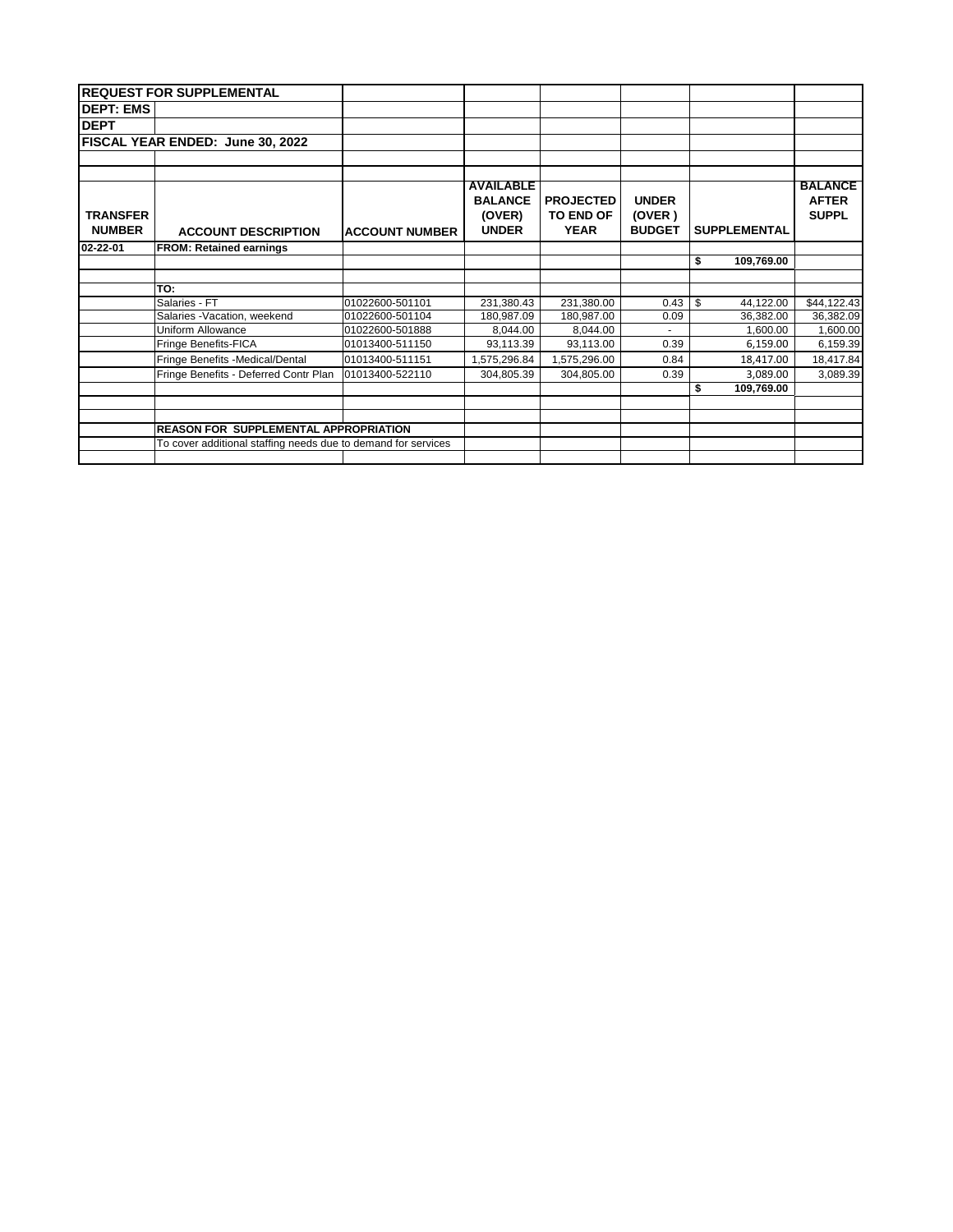|               | <b>DEPARTMENT: EMS</b>                |                                               |                                          |                |               |  |  |  |  |  |  |
|---------------|---------------------------------------|-----------------------------------------------|------------------------------------------|----------------|---------------|--|--|--|--|--|--|
|               | REQUEST PERIOD: 02/01/2022-06/30/2022 |                                               |                                          |                |               |  |  |  |  |  |  |
|               |                                       | <b>ACCOUNT DETAIL</b>                         | <b>DEPT. REQUEST-WAGES</b>               |                |               |  |  |  |  |  |  |
| <b>OBJECT</b> | <b>ORG</b>                            | <b>DESCRIPTION</b>                            | <b>RESOURCE</b>                          | # OF FTE       | <b>AMOUNT</b> |  |  |  |  |  |  |
|               |                                       | 01022600 501101 Salaries-FT/PD                | FTE-EMT                                  | 1 <sup>1</sup> |               |  |  |  |  |  |  |
|               |                                       | 01022600 501101 Salaries-FT/PD                | FTE-Paramedic                            | 1              |               |  |  |  |  |  |  |
|               |                                       |                                               | <b>TOTAL DEPT. FT WAGES</b>              |                | \$44.122.00   |  |  |  |  |  |  |
|               |                                       |                                               |                                          |                |               |  |  |  |  |  |  |
| <b>OBJECT</b> | <b>ORG</b>                            | <b>DESCRIPTION</b>                            | <b>RESOURCE</b>                          | # OF HOURS     |               |  |  |  |  |  |  |
|               |                                       | 01022600 501104 Salaries-Vacation, Weekend    | Additional Per Diem Medic Hours          | 1080           | \$31,892.40   |  |  |  |  |  |  |
|               |                                       | 01022600 501104 Salaries-Vacation, Weekend    | <b>Additional Per Diem EMT Hours</b>     | 210            |               |  |  |  |  |  |  |
|               | <b>TOTAL DEPT. VAC/WEEKEND WAGES</b>  |                                               |                                          |                | \$36,382.20   |  |  |  |  |  |  |
|               |                                       |                                               |                                          |                |               |  |  |  |  |  |  |
|               |                                       |                                               | <b>TOTAL DEPT. REQUEST WAGES</b>         | \$80,504.20    |               |  |  |  |  |  |  |
|               |                                       | <b>ACCOUNT DETAIL</b>                         | DEPT. REQUEST ASSOCIATED EXPENSE         |                |               |  |  |  |  |  |  |
| <b>OBJECT</b> | <b>ORG</b>                            | <b>DESCRIPTION</b>                            | <b>RESOURCE</b>                          | # REQUIRED     | <b>AMOUNT</b> |  |  |  |  |  |  |
|               |                                       | 01022600 501888 Uniform Allowance             | Uniform for new employees                | $2 - 5$        | \$1,600.00    |  |  |  |  |  |  |
|               |                                       |                                               | <b>TOTAL DEPT. REQUEST-OTHER</b>         |                | \$1,600.00    |  |  |  |  |  |  |
|               |                                       |                                               | <b>TOTAL DEPT. REQUEST</b>               | \$82.104.20    |               |  |  |  |  |  |  |
|               |                                       |                                               | <b>DEPARTMENT: TOWN BENEFITS/FINANCE</b> |                |               |  |  |  |  |  |  |
|               |                                       | <b>ACCOUNT DETAIL</b>                         | <b>EXPENSE REQUEST</b>                   |                |               |  |  |  |  |  |  |
| <b>OBJECT</b> | <b>ORG</b>                            | <b>DESCRIPTION</b>                            | <b>TOWN EXPENSE</b>                      | <b>DETAIL</b>  | <b>AMOUNT</b> |  |  |  |  |  |  |
|               |                                       | 01013400 511150 Fringe Benefits-FICA          | FICA/Medicare                            | 7.65%          | 6,158.57      |  |  |  |  |  |  |
|               |                                       | 01013400 511151 Fring Benefits-Medical/Dental | Medical                                  | 22,100.00      | 18,416.67     |  |  |  |  |  |  |
|               |                                       | 01013400 522110 Deferred Contr plan           | 401(a)                                   | 7.00%          | 3,088.54      |  |  |  |  |  |  |
|               |                                       |                                               | <b>TOTAL TOWN EXPENSE</b>                |                | \$27,663.78   |  |  |  |  |  |  |
|               | \$109,767.98<br><b>TOTAL EXPENSE</b>  |                                               |                                          |                |               |  |  |  |  |  |  |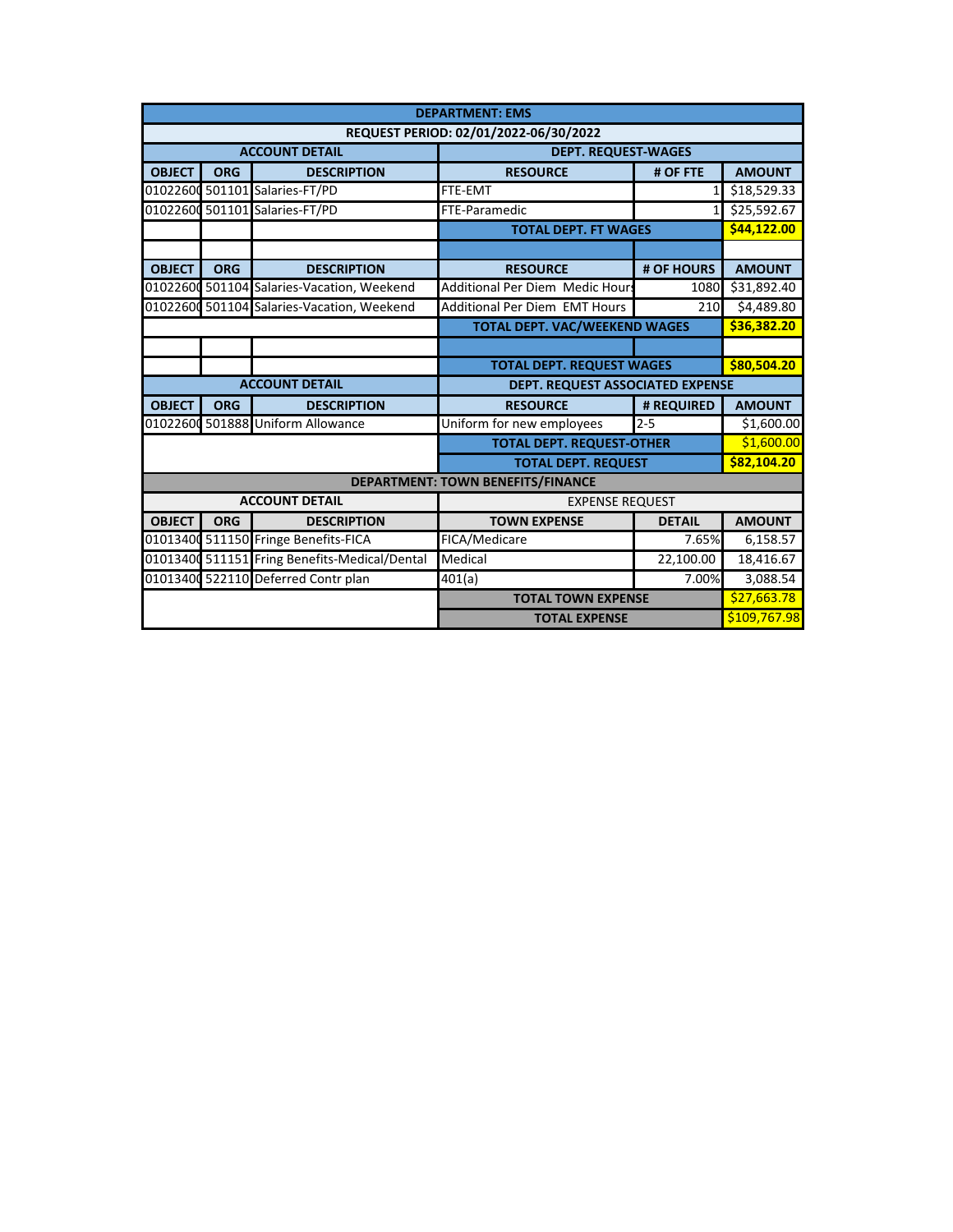|                   |                                    | <b>DEPLOYMENT ANALYTICS SUMMARY</b> |             |              |              |
|-------------------|------------------------------------|-------------------------------------|-------------|--------------|--------------|
|                   |                                    |                                     |             |              |              |
|                   |                                    |                                     | FY2022      |              | FY2023       |
| <b>Department</b> |                                    |                                     |             |              |              |
|                   | FTE-EMT                            | 1                                   | \$18,529.33 | 2            | \$94,889.60  |
|                   | FTE-Paramedic                      | $\mathbf 1$                         | \$25,592.67 | $\mathbf{1}$ | \$64,729.60  |
|                   | Per Diem Hours Medic               | 1080                                | \$31,892.40 | 2080         | \$64,729.60  |
|                   | Per Diem Hours EMT                 | 210                                 | \$4,489.80  | 2080         | \$47,444.80  |
|                   | <b>Departmental Request Wages</b>  |                                     | \$80,504.20 |              | \$271,793.60 |
|                   | Program Expenses                   |                                     |             |              | 1,000.00     |
|                   | Program Supplies                   |                                     |             |              | 1,000.00     |
|                   | Uniforms                           |                                     | 1,600.00    |              | 2,400.00     |
|                   |                                    |                                     |             |              |              |
|                   | <b>Other Departmental Expenses</b> |                                     | 1,600.00    |              | 4,400.00     |
|                   | <b>Total Deparmental Expenses</b>  |                                     | \$82,104.20 |              | \$276,193.60 |
|                   |                                    |                                     |             |              |              |
|                   | <b>Town Expenses</b>               |                                     |             |              |              |
|                   | FICA/Medicare                      | 7.65%                               | 6,158.57    |              | 20,792.21    |
|                   | Medical (Net)                      | 22,100.00                           | 18,416.67   |              | 66,300.00    |
|                   | Deferred Contr Plan                | 7.00%                               | 3,088.54    |              | 11,173.34    |
|                   | <b>Total Town Expenses</b>         |                                     | 27,663.78   |              | 98,265.55    |
|                   |                                    |                                     |             |              |              |
|                   |                                    |                                     |             |              |              |
|                   | <b>Total Expense</b>               |                                     | 109,767.98  |              | 374,459.15   |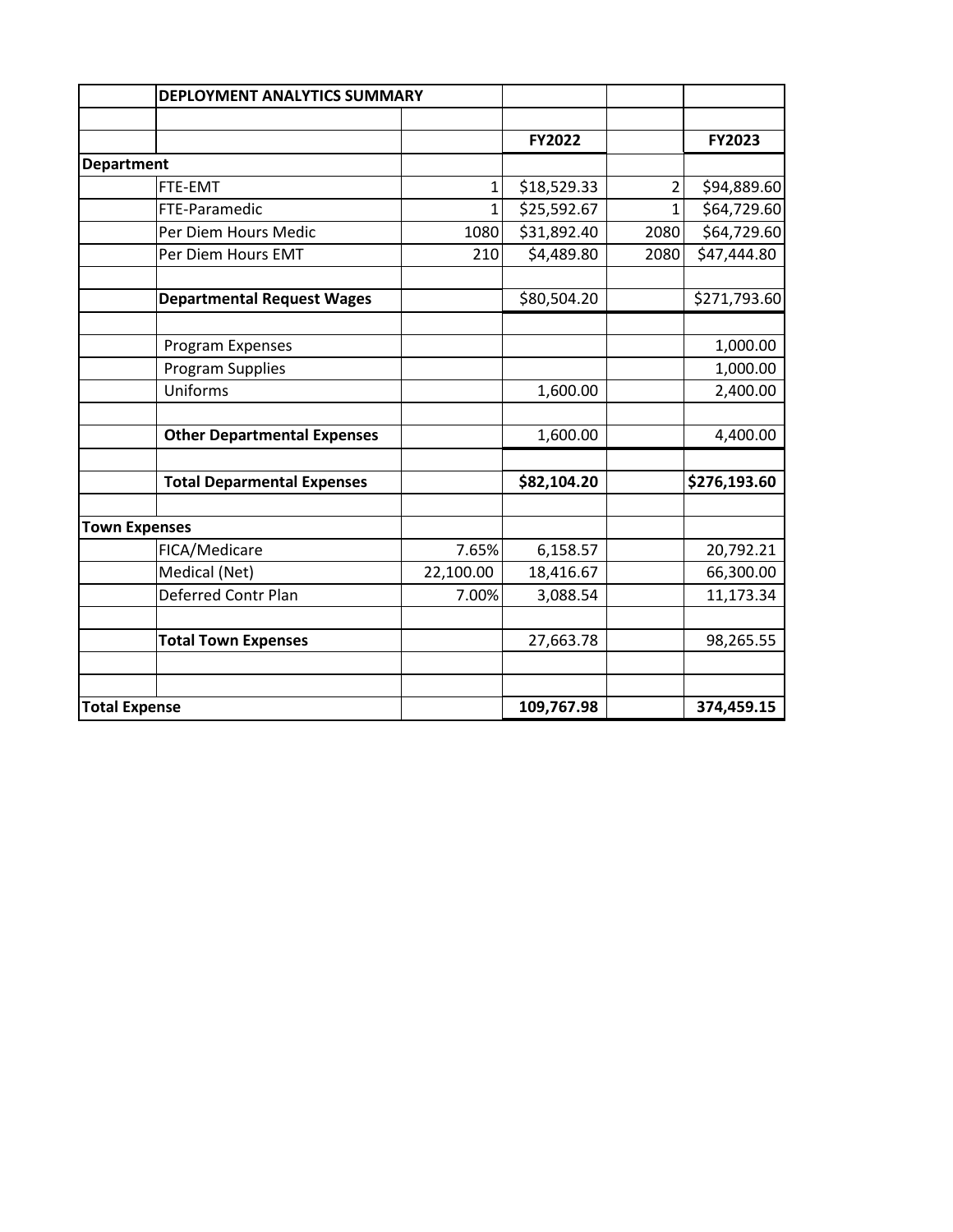|                            |        | FY2022      | FY2022              |                                    | FY2023       | FY2023              |
|----------------------------|--------|-------------|---------------------|------------------------------------|--------------|---------------------|
| <b>Position</b>            |        | FT-EMT      | <b>FT</b> Paramedic | <b>Position</b>                    | FT-EMT       | <b>FT-Paramedic</b> |
| <b>Hours per Year</b>      |        | 2080        |                     | 2080 Hours per Year                | 2080         | 2080                |
|                            |        |             |                     |                                    |              |                     |
| Rate Per Hour Incl 2% COLA |        | \$21.38     |                     | \$29.53 Rate Per Hour Incl 2% COLA | \$22.81      | \$31.12             |
| <b>Annual Rate</b>         |        | \$44,470.40 |                     | \$61,422.40 Annual Rate            | \$47,444.80  | \$64,729.60         |
|                            |        |             |                     |                                    |              |                     |
|                            |        |             |                     |                                    |              |                     |
| <b>Fica/Medicare Base</b>  | 0.0765 | \$0.00      |                     | \$0.00 Fica/Medicare Base          | \$0.00       | \$0.00              |
|                            |        |             |                     |                                    |              |                     |
| Total Per Person           |        | \$44,470.40 |                     | \$61,422.40 Total Per Person       | \$47,444.80  | \$64,729.60         |
|                            |        |             |                     |                                    |              |                     |
| <b>Total By Month</b>      | 12     | \$3,705.87  |                     | \$5,118.53 Total By Month          | \$3,953.73   | \$5,394.13          |
|                            |        |             |                     |                                    |              |                     |
| Total 02/01/22-06/30/22    | 5      | \$18,529.33 |                     | \$25,592.67 Total FY2021           |              |                     |
|                            |        |             |                     |                                    |              |                     |
| <b>Total Combined</b>      |        | \$44,122.00 |                     | <b>Total Combined</b>              | \$112,174.40 |                     |

3705.866667  $\overline{\phantom{a}}$ 18529.33333 1.0765 19946.82733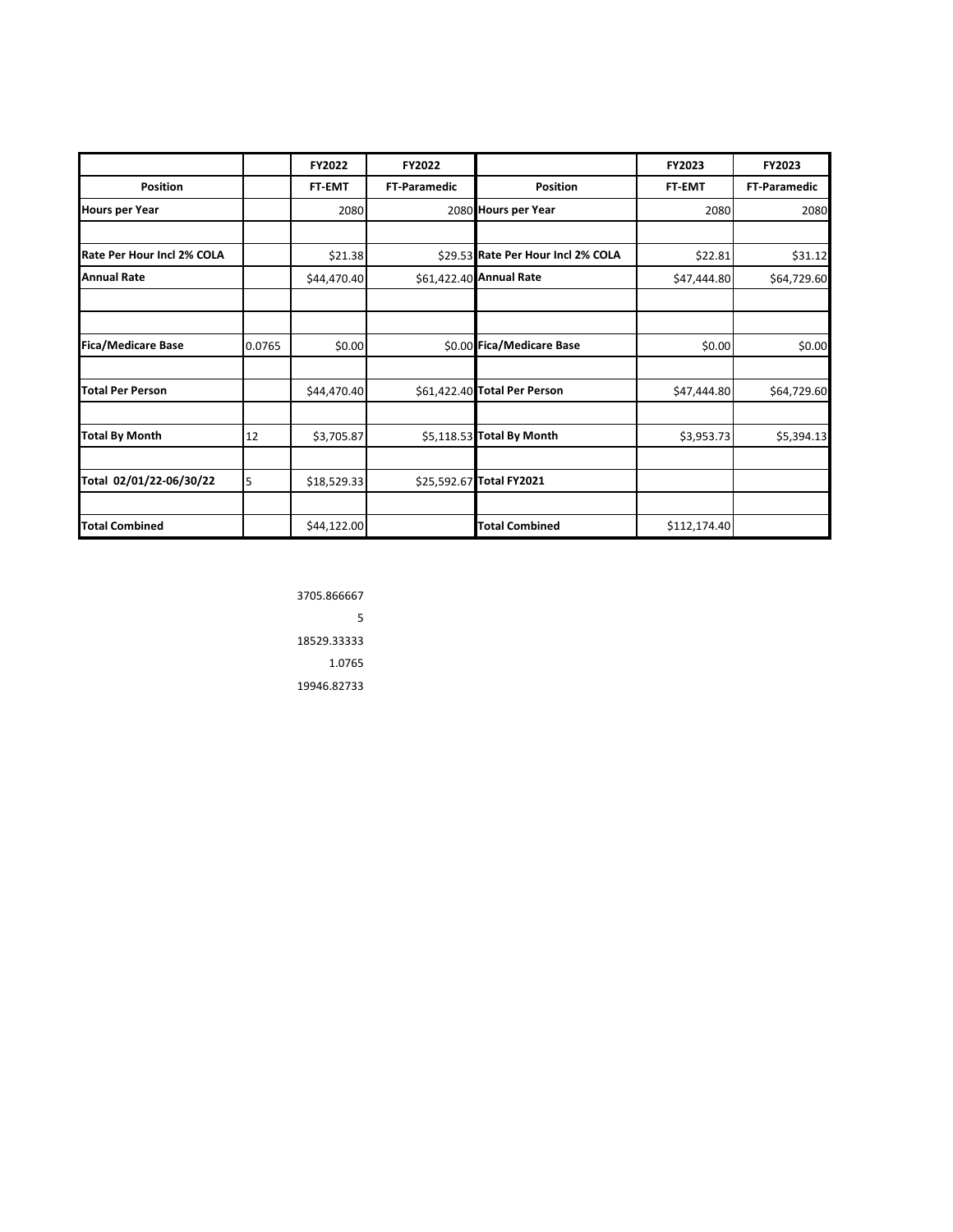#### **01/27/2022 17:32 |TOWN OF TRUMBULL |P 1 1789mpires |YEAR-TO-DATE BUDGET REPORT |glytdbud**



**FOR 2022 13**

|                                                                                                                                                                 | ORIGINAL<br><b>APPROP</b>                   | TRANFRS/<br><b>ADJSTMTS</b> | <b>REVISED</b><br><b>BUDGET</b>        | YTD EXPENDED                                                  | <b>ENCUMBRANCES</b>                     | <b>AVAILABLE</b><br><b>BUDGET</b>                                | PCT<br>USED                                 |
|-----------------------------------------------------------------------------------------------------------------------------------------------------------------|---------------------------------------------|-----------------------------|----------------------------------------|---------------------------------------------------------------|-----------------------------------------|------------------------------------------------------------------|---------------------------------------------|
| 01 GENERAL FUND                                                                                                                                                 |                                             |                             |                                        |                                                               |                                         |                                                                  |                                             |
| 02 PUBLIC SAFETY                                                                                                                                                |                                             |                             |                                        |                                                               |                                         |                                                                  |                                             |
| 01022600 EMERGENCY MEDICAL SERVICES                                                                                                                             |                                             |                             |                                        |                                                               |                                         |                                                                  |                                             |
| 01022600 501101<br>FULL TIME/<br>01022600 501103<br>SAL-SEASON<br>01022600 501104<br>SAL-VAC, W<br>01022600 501105<br>OVERTIME<br>01022600 501888<br>UNIFORM AL | 503,222<br>O<br>469,568<br>36,000<br>13,000 | $\Omega$                    | 503,222<br>469,568<br>36,000<br>13,000 | 271,841.57<br>1,549.17<br>288,580.91<br>15,128.28<br>4,516.00 | $.00 \,$<br>.00<br>.00<br>.00<br>440.00 | 231,380.43<br>$-1,549.17$<br>180,987.09<br>20,871.72<br>8,044.00 | 54.0%<br>100.0%*<br>61.5%<br>42.0%<br>38.1% |
| TOTAL EMERGENCY MEDICAL SERVICES                                                                                                                                | 1,021,790                                   | 0                           | 1,021,790                              | 581,615.93                                                    | 440.00                                  | 439,734.07                                                       | 57.0%                                       |
| TOTAL PUBLIC SAFETY                                                                                                                                             | 1,021,790                                   | $\mathbf 0$                 | 1,021,790                              | 581,615.93                                                    | 440.00                                  | 439,734.07                                                       | $57.0$ $%$                                  |
| TOTAL GENERAL FUND                                                                                                                                              | 1,021,790                                   | $\mathbf 0$                 | 1,021,790                              | 581,615.93                                                    | 440.00                                  | 439,734.07                                                       | 57.0%                                       |
| TOTAL EXPENSES                                                                                                                                                  | 1,021,790                                   | 0                           | 1,021,790                              | 581,615.93                                                    | 440.00                                  | 439,734.07                                                       |                                             |
| GRAND TOTAL                                                                                                                                                     | 1,021,790                                   | $\mathbf 0$                 | 1,021,790                              | 581,615.93                                                    | 440.00                                  | 439,734.07                                                       | $57.0$ $%$                                  |

\*\* END OF REPORT - Generated by Maria Pires \*\*